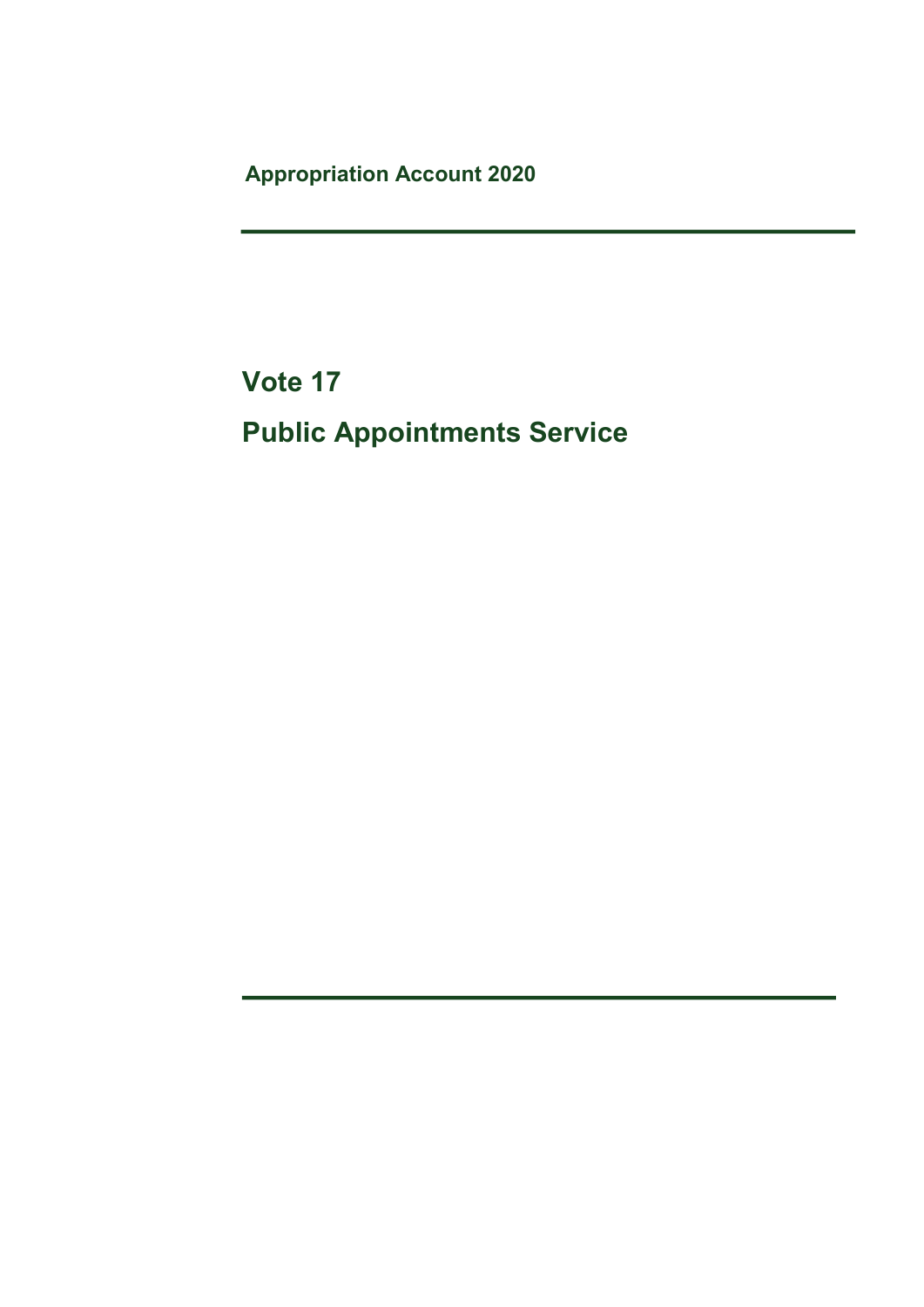# Introduction

As Accounting Officer for Vote 17, I am required each year to prepare the appropriation account for the Vote, and to submit the account to the Comptroller and Auditor General for audit.

In accordance with this requirement, I have prepared the attached account of the amount expended in the year ended 31 December 2020 for the salaries and expenses of the Public Appointments Service.

The expenditure outturn is compared with the sums

- (a) granted by Dáil Éireann under the Appropriation Act 2020, including the amount that could be used as appropriations-in-aid of expenditure for the year, and
- (b) provided for capital supply services in 2020 out of unspent 2019 appropriations, under the deferred surrender arrangements established by section 91 of the Finance Act 2004.

A surplus of €2.613 million is liable for surrender to the Exchequer.

The Statement of Accounting Policies and Principles and notes 1 to 5 form part of the account.

### Role of the Board

The Public Appointments Service was established under the Public Service Management (Recruitment and Appointments) Act 2004. It provides for a Chief Executive of the Service, and the appointment of a Board, consisting of eight external members and the Chief Executive in an ex officio basis.

The statutory functions of the Board are more advisory in nature than the traditional functions of State boards and essentially relate to giving advice or guidance to the Chief Executive. In general, they include

- representing the interests of the public service and ensuring that all appropriate service standards are being achieved
- considering and approving plans and strategic objectives put forward by the Chief Executive
- monitoring and advising the Public Appointments Service in the performance of its functions
- ensuring that appropriate review procedures are developed and implemented in relation to recruitment and promotion competitions, having regard to any relevant codes of practice issued by the Commission for Public Service Appointments
- publishing the annual report of the Public Appointments Service.

# Statement of Accounting Policies and Principles

The standard accounting policies and principles for the production of appropriation accounts, as set out by the Department of Public Expenditure and Reform in circular 22 of 2020, have been applied in the preparation of the account.

### Valuation of capital assets

As provided for in circular 21 of 2020, the Public Appointments Service has applied a threshold of €1,000 for the capitalisation of its capital assets.

### **Depreciation**

A full year's depreciation is charged in the year of acquisition/commissioning and no depreciation is charged in the year of disposal.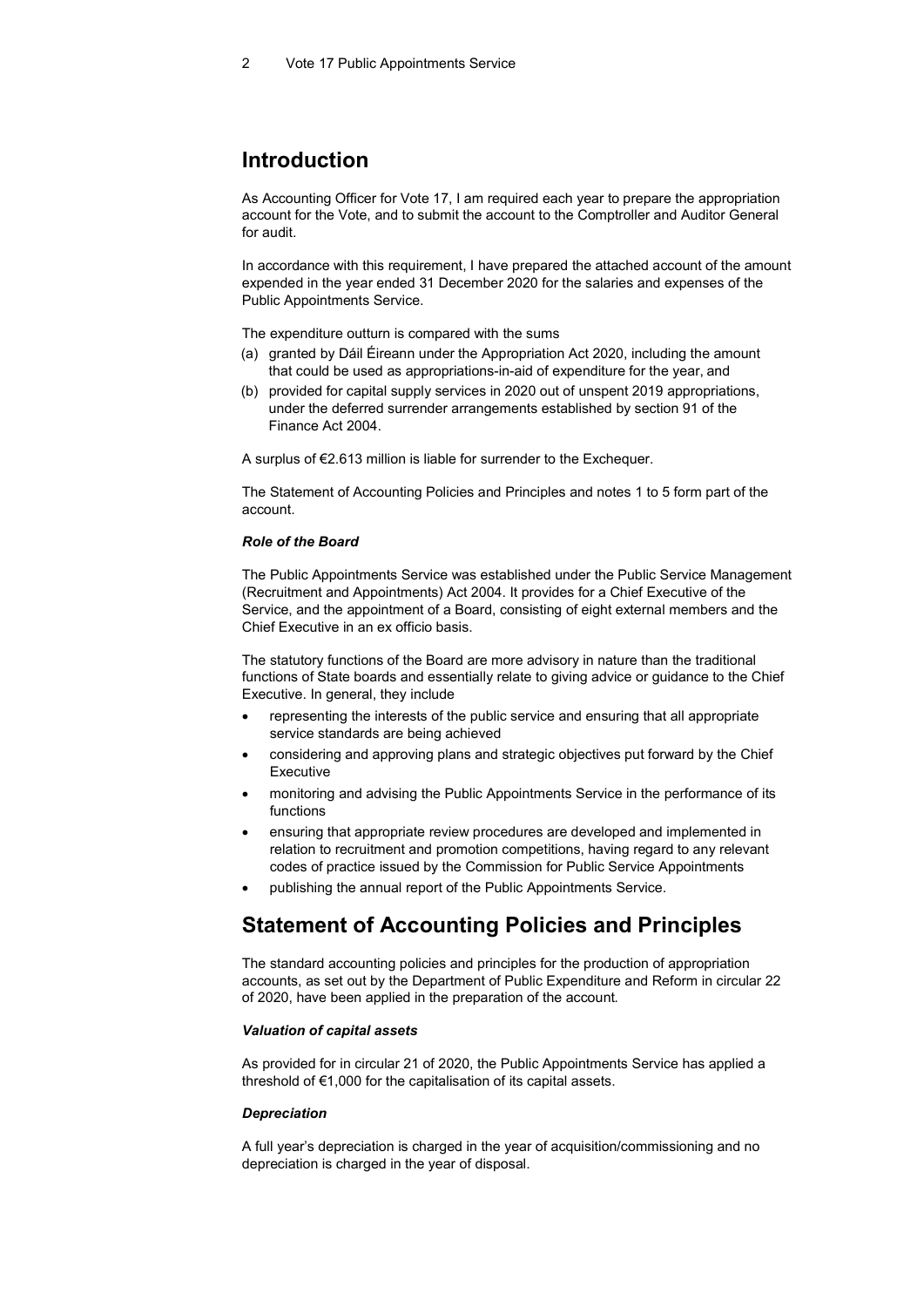# Statement on Internal Financial Control

### Responsibility for system of internal financial control

As Accounting Officer, I acknowledge my responsibility for ensuring that an effective system of internal financial control is maintained and operated by the Public Appointments Service.

This responsibility is exercised in the context of the resources available to me and my other obligations as Head of the Office. Also, any system of internal financial control can provide only reasonable and not absolute assurance that assets are safeguarded, transactions authorised and properly recorded, and that material errors or irregularities are either prevented or would be detected in a timely manner. Maintaining the system of internal financial controls is a continuous process and the system and its effectiveness are kept under ongoing review.

### Shared services

I have fulfilled my responsibilities in relation to the requirements of the service management agreement between the Public Appointments Service and the National Shared Services Office for the provision of shared services (e.g. human resources and payroll).

I rely on a letter of assurance from the Accounting Officer of the Vote for the National Shared Services Office that the appropriate controls are exercised in the provision of shared services to the Public Appointments Service.

The position in regard to the financial control environment, the framework of administrative procedures, management reporting and internal audit is as follows.

### Financial control environment

I confirm that a control environment containing the following elements is in place.

- Financial responsibilities have been assigned at management level with corresponding accountability.
- Reporting arrangements have been established at all levels where responsibility for financial management has been assigned.
- Formal procedures have been established for reporting significant control failures and ensuring appropriate corrective action.
- There is an Audit Committee to advise me in discharging my responsibilities for the internal financial control system.
- Procedures for all key business processes have been documented.
- There are systems in place to safeguard the assets.

### Administrative controls and management reporting

I confirm that a framework of administrative procedures and regular management reporting is in place, including segregation of duties and a system of delegation and accountability, and in particular, that

- there is an appropriate budgeting system with an annual budget which is kept under review by senior management
- there are regular reviews by senior management of periodic and annual financial reports which indicate financial performance against forecasts
- a risk management system operates within the Public Appointments Service
- there are systems aimed at ensuring the security of the ICT systems
- there are appropriate capital investment control guidelines and formal project management disciplines.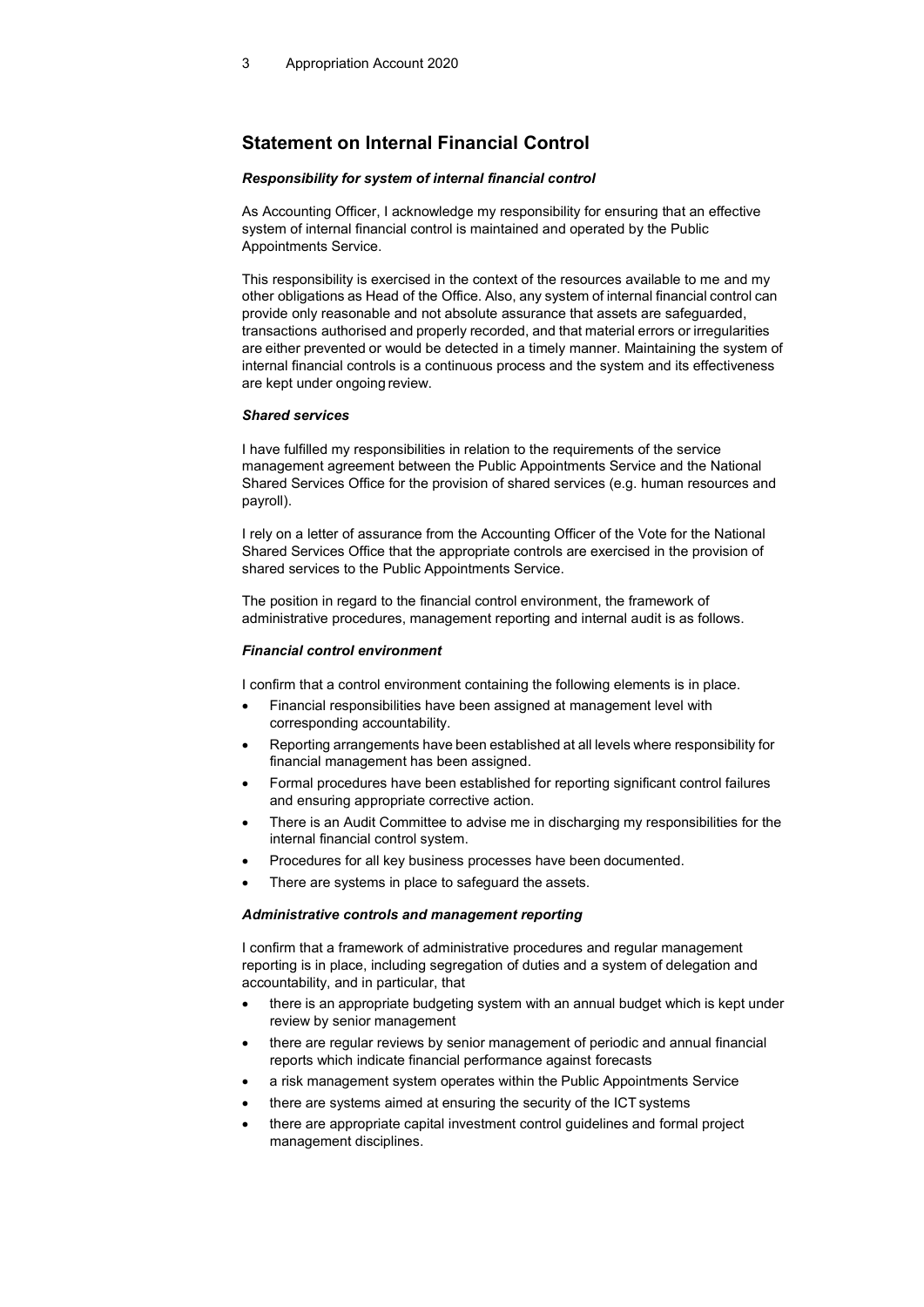### Internal audit and Audit Committee

I confirm that the Public Appointments Service has an internal audit function with appropriately trained personnel, which operates in accordance with a written charter which I have approved. Its work is informed by analysis of the financial risks to which the Public Appointments Service is exposed and its annual internal audit plans, approved by me, are based on this analysis. These plans aim to cover the key controls on a rolling basis over a reasonable period. The internal audit function is reviewed periodically by me and by the Audit Committee. I have put procedures in place to ensure that the reports of the internal audit function are followed up.

#### Non-compliance with procurement rules

I confirm that the Public Appointments Service ensures that there is an appropriate focus on good practice in purchasing and that procedures are in place to ensure compliance with all relevant guidelines. The Public Appointments Service has provided details of three non-competitive contracts in the annual return in respect of circular 40 of 2002 to the Comptroller and Auditor General and to the Department of Public Expenditure and Reform.

#### Risk and control framework

The Office has implemented a risk management system which identifies and reports key risks and the management actions being taken to address and, to the extent possible, to mitigate those risks.

A risk register is in place which identifies the key risks facing the Office and these have been identified, evaluated and graded according to their significance. The register is reviewed and updated by the Management Board on a quarterly basis. The outcome of these assessments is used to plan and allocate resources to ensure risks are managed to an acceptable level. The risk register details the controls and actions needed to mitigate risks and assigns responsibility of controls to specific staff.

### Ongoing monitoring and review

Formal procedures have been established for monitoring control processes and control deficiencies are communicated to those responsible for taking corrective action and to the Management Board, where relevant, in a timely way. I confirm that key risks and related controls have been identified and processes have been put in place to monitor the operation of those key controls and report any identified deficiencies.

#### Review of effectiveness

I confirm that the Office has procedures to monitor the effectiveness of its risk management and control procedures (discussed further in the next section). The Office's monitoring and review of the effectiveness of the system of internal financial control is informed by the work of the internal and external auditors and the senior management within the Public Appointments Service responsible for the development and maintenance of the internal financial control framework.

#### Covid-19 pandemic

Senior management completed a review of the impact of Covid-19 on the Office's systems of internal control. No significant gaps, weaknesses or areas of non-compliance were noted. A number of procedures and internal controls were adapted to ensure they continue to function effectively in a remote working environment.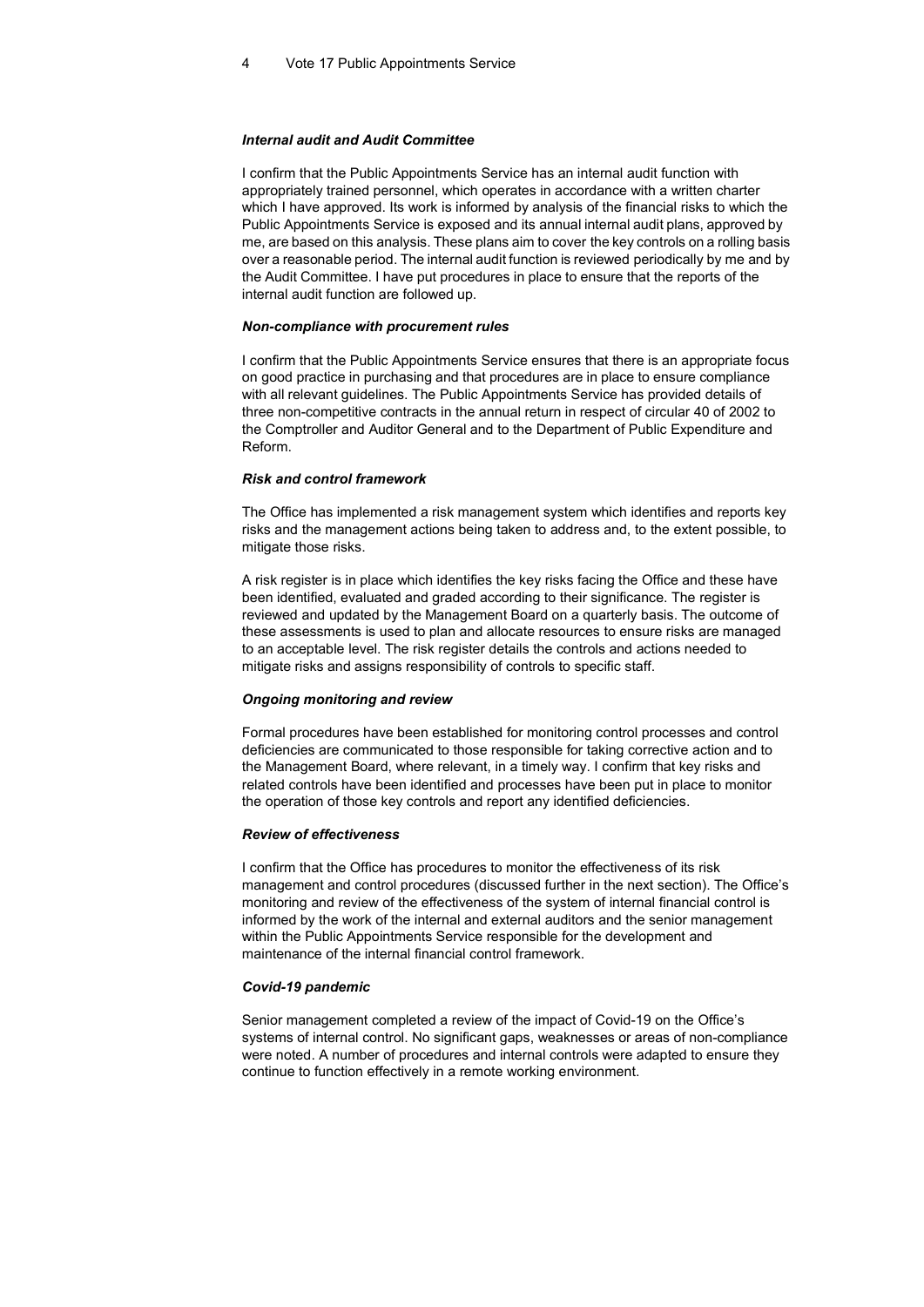### Internal financial control issues

An internal audit of Asset Management conducted in late 2020 identified some areas for improvements in 2021; those which mainly relate to the documentation of procedures will be progressed immediately, and the remaining recommendations relate to the upgrade to our Financial Management System, which is due to be completed in mid-2021. An internal audit on accounting and reporting was also conducted in 2020, with all of the recommendations implemented other than the recommendation which is also related to the upgrade of the Financial Management System.

No weaknesses in internal financial control were identified in relation to 2020 that require disclosure in the appropriation account.

Shirley Comerford Accounting Officer Public Appointments Service

20 September 2021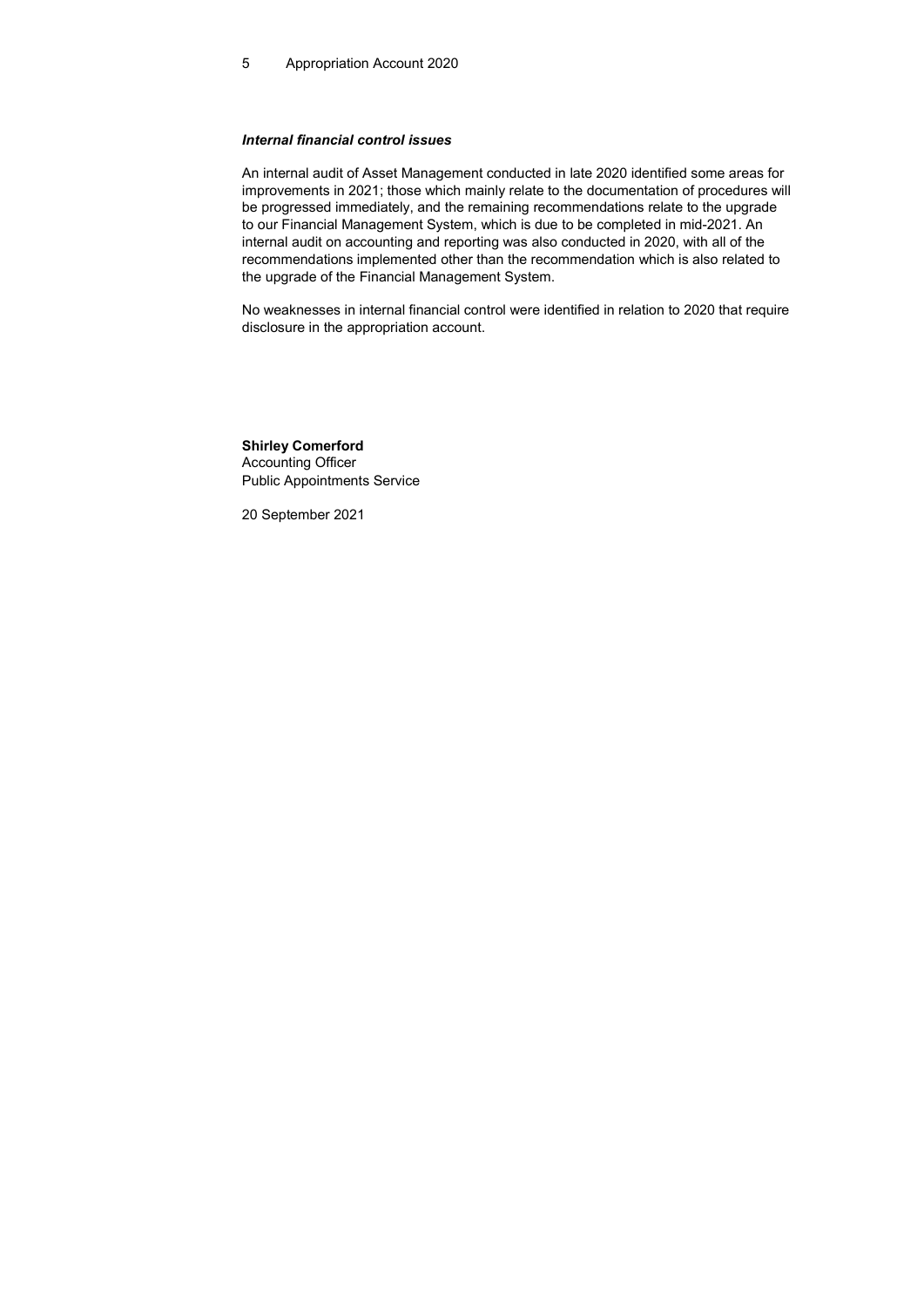## Comptroller and Auditor General

### Report for presentation to the Houses of the Oireachtas

### Vote 17 Public Appointments Service

### Opinion on the appropriation account

I have audited the appropriation account for Vote 17 Public Appointments Service for the year ended 31 December 2020 under section 3 of the Comptroller and Auditor General (Amendment) Act 1993.

In my opinion, the appropriation account

- properly presents the receipts and expenditure of Vote 17 Public Appointments Service for the year ended 31 December 2020, and
- has been prepared in the form prescribed by the Minister for Public Expenditure and Reform.

### Basis of opinion

I conducted my audit of the appropriation account in accordance with the International Standards on Auditing (ISAs) as promulgated by the International Organisation of Supreme Audit Institutions. My responsibilities under those standards are described in the Preface to the Appropriation Accounts. I am independent of the Public Appointments Service and have fulfilled my other ethical responsibilities in accordance with the standards.

I believe that the audit evidence I have obtained is sufficient and appropriate to provide a basis for my opinion.

### Report on the statement on internal financial control, and on other matters

The Accounting Officer has presented a statement on internal financial control together with the appropriation account. My responsibilities to report in relation to the information in the statement, and on certain other matters upon which I report by exception, are described in the Preface to the Appropriation Accounts.

I have nothing to report in that regard.

#### Seamus McCarthy

Comptroller and Auditor General

21 September 2021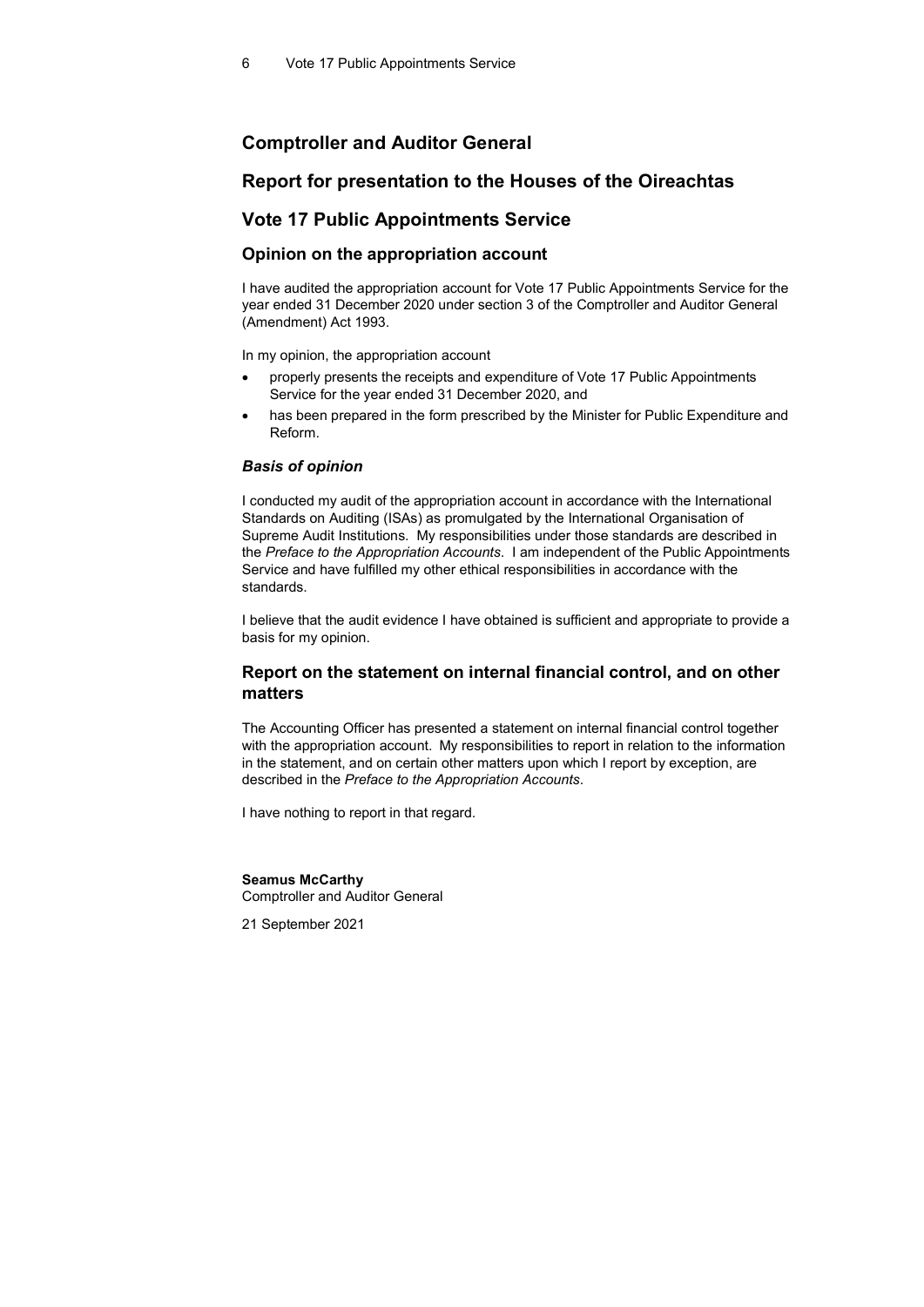# Vote 17 Public Appointments Service

|   | <b>Appropriation Account 2020</b>                                |        |                           |         |         |  |
|---|------------------------------------------------------------------|--------|---------------------------|---------|---------|--|
|   |                                                                  |        |                           | 2020    | 2019    |  |
|   |                                                                  |        | <b>Estimate provision</b> | Outturn | Outturn |  |
|   |                                                                  | €000   | €000                      | €000    | €000    |  |
|   | Programme expenditure                                            |        |                           |         |         |  |
| A | Civil and public service -<br>redeployment/recruitment/selection |        |                           |         |         |  |
|   | Estimate provision                                               | 16,445 |                           |         |         |  |
|   | Deferred surrender                                               | 150    |                           |         |         |  |
|   |                                                                  |        | 16,595                    | 13,940  | 14,810  |  |
|   | <b>Gross expenditure</b>                                         |        |                           |         |         |  |
|   | Estimate provision                                               | 16,445 |                           |         |         |  |
|   | Deferred surrender                                               | 150    |                           |         |         |  |
|   |                                                                  |        | 16,595                    | 13,940  | 14,810  |  |
|   | Deduct                                                           |        |                           |         |         |  |
| B | Appropriations-in-aid                                            |        | 154                       | 312     | 253     |  |
|   |                                                                  |        |                           |         |         |  |
|   | Net expenditure                                                  |        |                           |         |         |  |
|   | Estimate provision                                               | 16,291 |                           |         |         |  |
|   | Deferred surrender                                               | 150    |                           |         |         |  |
|   |                                                                  |        | 16,441                    | 13,628  | 14,557  |  |

### Surplus

The surplus of the amount provided over the net amount applied is liable for surrender to the Exchequer. Under Section 91 of the Finance Act 2004, all or part of any unspent appropriations for capital supply services may be carried over for spending in the following year. €200,000 of unspent allocations in respect of the capital elements of subhead v Office equipment and external IT services was carried forward to 2021.

|                           | 2020      | 2019      |
|---------------------------|-----------|-----------|
|                           | €         | €         |
| Surplus                   | 2,813,439 | 770,605   |
| Deferred surrender        | (200,000) | (150,000) |
| Surplus to be surrendered | 2,613,439 | 620,605   |

### Shirley Comerford Accounting Officer Public Appointments Service

20 September 2021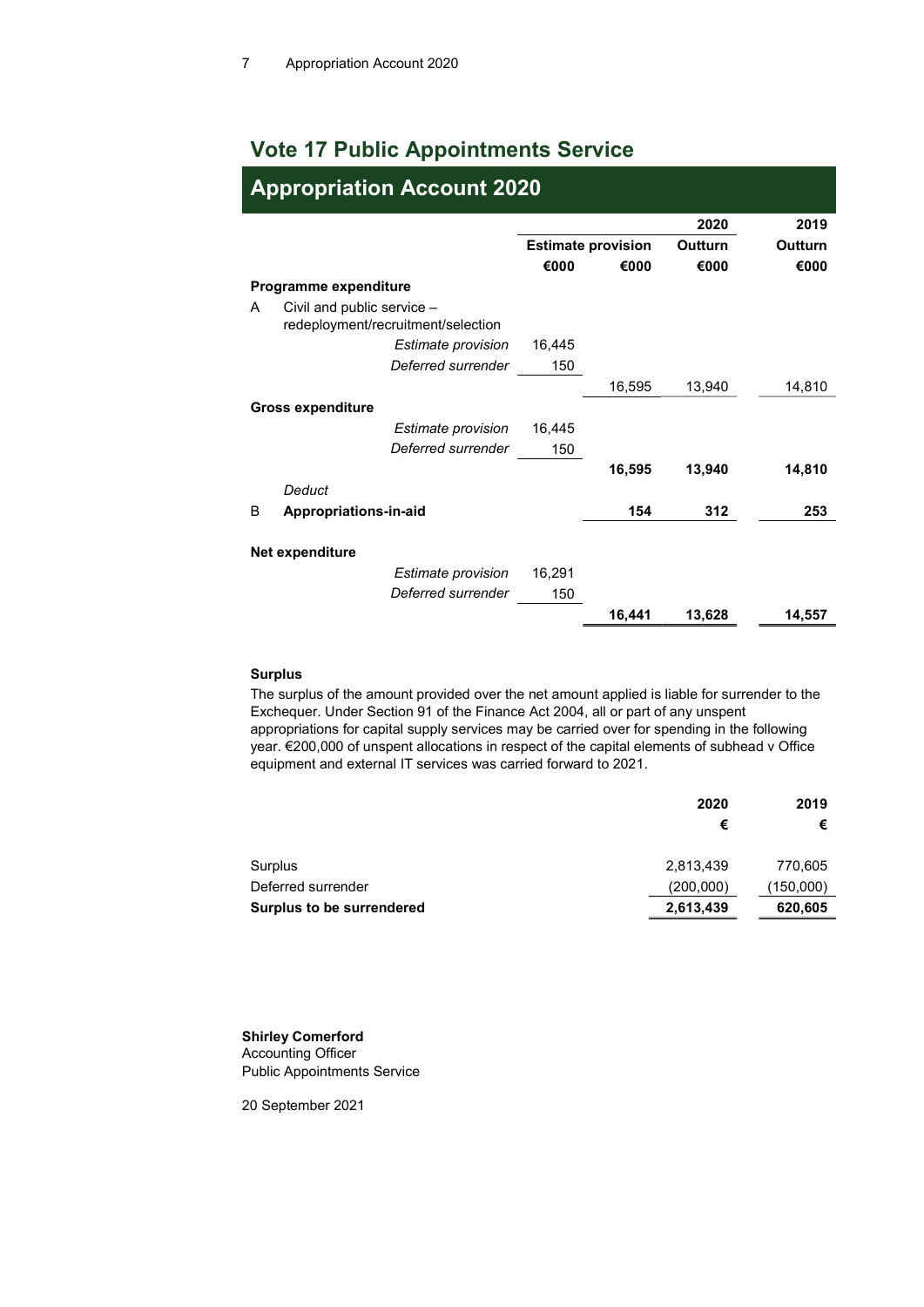# Notes to the Appropriation Account

| <b>Note 1 Operating Cost Statement 2020</b>   |       |        |        |  |
|-----------------------------------------------|-------|--------|--------|--|
|                                               |       | 2020   | 2019   |  |
|                                               | €000  | €000   | €000   |  |
| Pay                                           |       | 8,912  | 8,171  |  |
| Non pay                                       |       | 5,028  | 6,639  |  |
| <b>Gross expenditure</b>                      |       | 13,940 | 14,810 |  |
| <b>Deduct</b>                                 |       |        |        |  |
| Appropriations-in-aid                         |       | 312    | 253    |  |
| Net expenditure                               |       | 13,628 | 14,557 |  |
|                                               |       |        |        |  |
| <b>Changes in capital assets</b>              |       |        |        |  |
| Purchases cash                                | (285) |        |        |  |
| Depreciation                                  | 200   |        |        |  |
| Loss on disposals                             | 12    | (73)   | (18)   |  |
| <b>Changes in net current assets</b>          |       |        |        |  |
| Decrease in closing accruals                  | (92)  |        |        |  |
| Increase in stock                             |       | (92)   | (43)   |  |
| Direct expenditure                            |       | 13,463 | 14,496 |  |
| <b>Expenditure borne elsewhere</b>            |       |        |        |  |
| Net allied services expenditure (note<br>1.1) |       | 3,849  | 3,420  |  |
| Net programme cost                            |       | 17,312 | 17,916 |  |

### 1.1 Net allied services expenditure

The net allied services expenditure amount is made up of the following estimated amounts in relation to Vote 17 borne elsewhere.

|         |                                                       | 2020  | 2019  |
|---------|-------------------------------------------------------|-------|-------|
|         |                                                       | €000  | €000  |
| Vote 9  | Office of the Revenue Commissioners                   | 45    | 45    |
| Vote 12 | Superannuation and Retired Allowances                 | 954   | 995   |
| Vote 13 | Office of Public Works                                | 2,799 | 2,361 |
| Vote 18 | National Shared Services Office                       | 22    | 19    |
| Vote 43 | Office of the Government Chief<br>Information Officer | 29    |       |
|         |                                                       | 3.849 | 3.420 |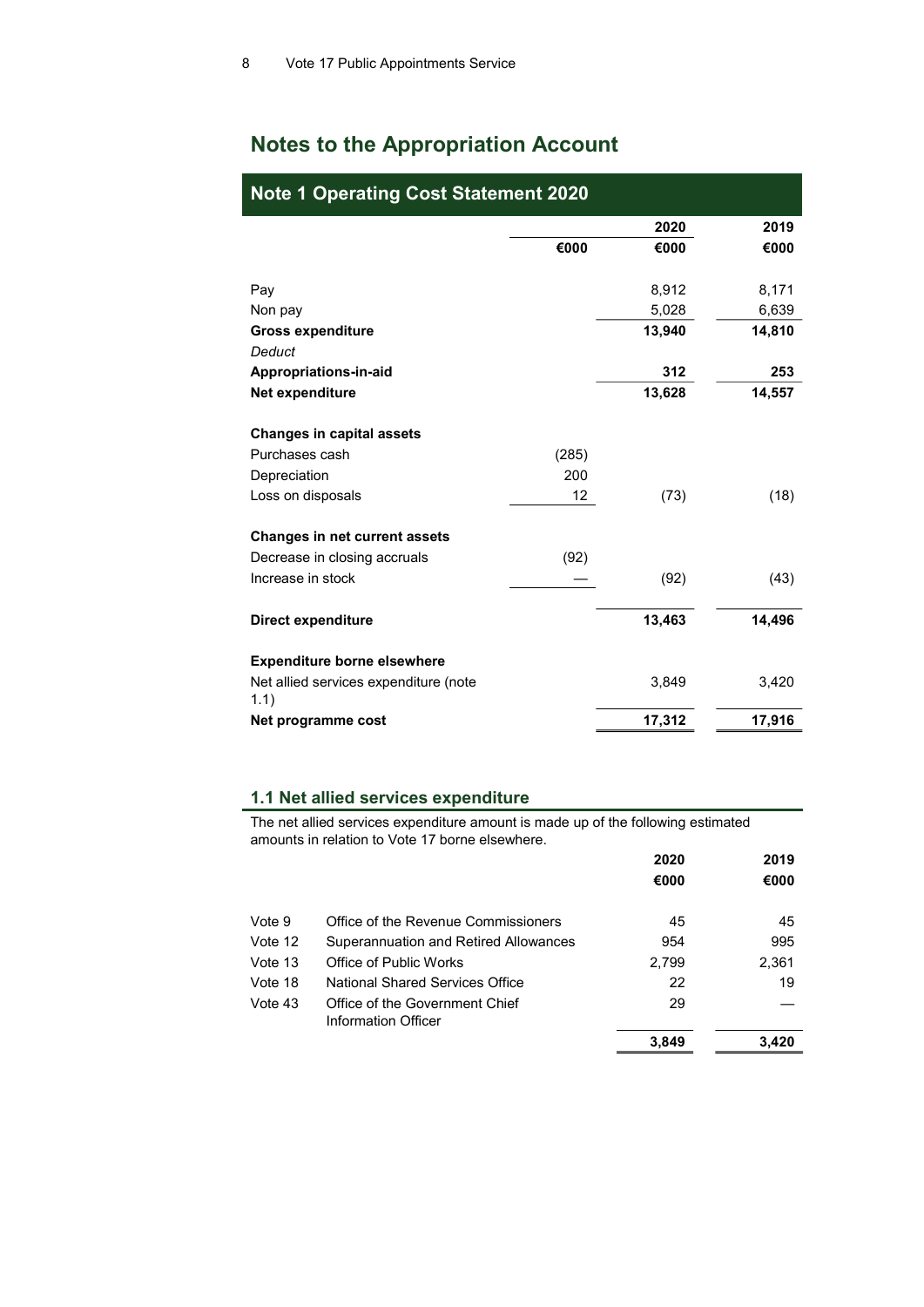|                                  | <b>Note</b> | 2020  | 2019 |
|----------------------------------|-------------|-------|------|
|                                  |             | €000  | €000 |
|                                  |             |       |      |
| <b>Capital assets</b>            | 2.1         | 556   | 483  |
|                                  |             |       |      |
| <b>Current assets</b>            |             |       |      |
| Bank and cash                    | 2.2         | 719   | 580  |
| <b>Stocks</b>                    | 2.3         | 26    | 26   |
| Prepayments                      |             | 432   | 234  |
| Accrued income                   |             | 47    | 15   |
| Other debit balances             | 2.4         | 1,895 | 93   |
| <b>Total current assets</b>      |             | 3,119 | 948  |
|                                  |             |       |      |
| <b>Less current liabilities</b>  |             |       |      |
| Accrued expenses                 |             | 215   | 77   |
| Other credit balances            | 2.5         | 321   | 270  |
| Net Exchequer funding            | 2.6         | 2,293 | 403  |
| <b>Total current liabilities</b> |             | 2,829 | 750  |
|                                  |             |       |      |
| <b>Net current assets</b>        |             | 290   | 198  |
| <b>Net assets</b>                |             | 846   | 681  |
| <b>Represented by:</b>           |             |       |      |
| <b>State funding account</b>     | 2.7         | 846   | 681  |

# Note 2 Statement of Financial Position as at 31 December 2020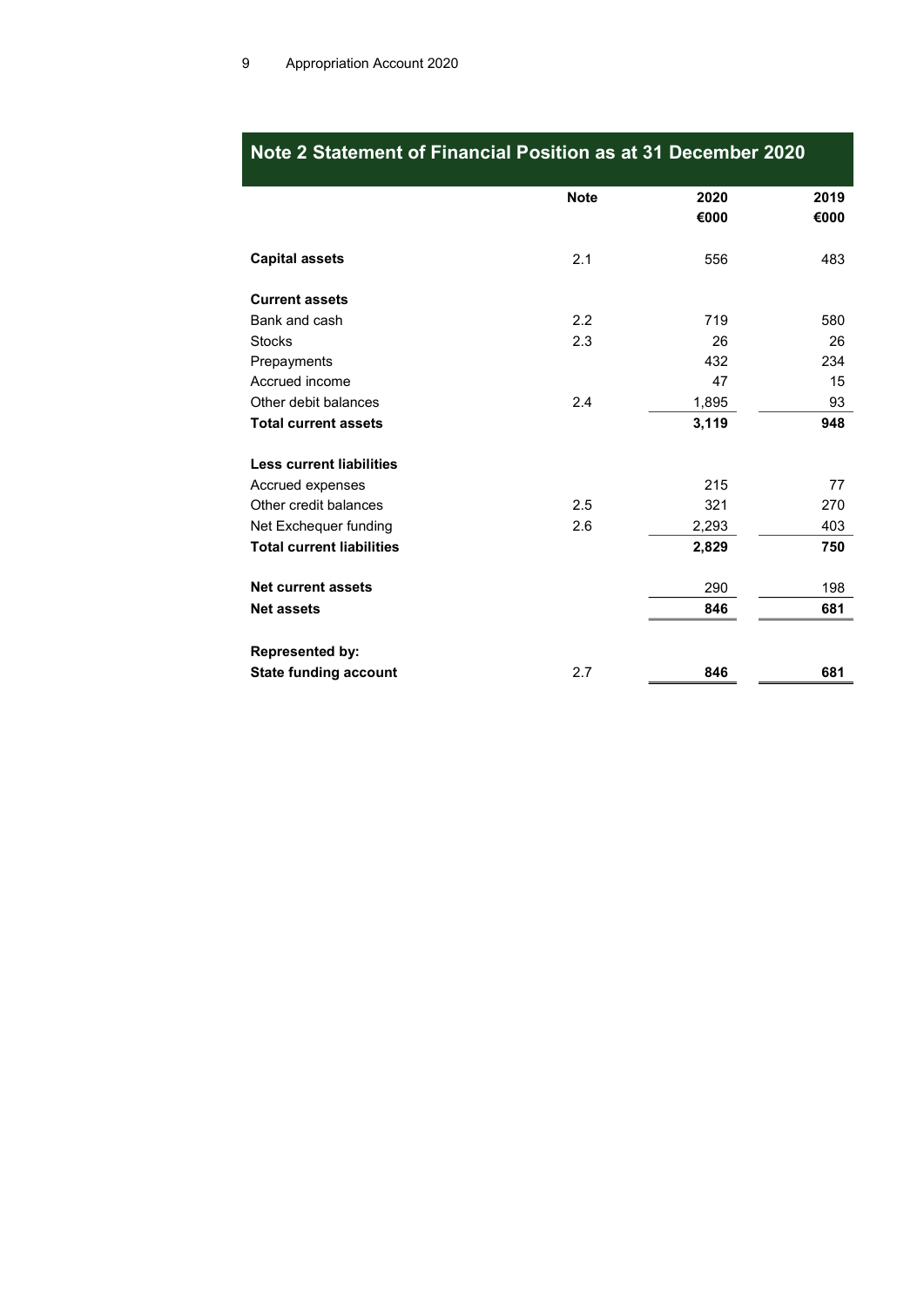# 2.1 Capital assets

|                                                | Office and<br>IΤ | <b>Furniture</b><br>and fittings | Leasehold<br>improvement | <b>Total</b> |
|------------------------------------------------|------------------|----------------------------------|--------------------------|--------------|
|                                                | equipment        |                                  |                          |              |
|                                                | €000             | €000                             | €000                     | €000         |
| Gross assets                                   |                  |                                  |                          |              |
| Cost or valuation at 1 January 2020            | 7,137            | 763                              | 691                      | 8,591        |
| Additions                                      | 144              | 141                              |                          | 285          |
| Disposals                                      | (208)            | (529)                            |                          | (737)        |
| Cost or valuation at 31 December<br>2020       | 7,073            | 375                              | 691                      | 8,139        |
| <b>Accumulated depreciation</b>                |                  |                                  |                          |              |
| Opening balance at 1 January 2020              | 6,763            | 654                              | 691                      | 8,108        |
| Depreciation for the year                      | 172              | 28                               |                          | 200          |
| Depreciation on disposals                      | (208)            | (517)                            |                          | (725)        |
| Cumulative depreciation at 31<br>December 2020 | 6,727            | 165                              | 691                      | 7,583        |
| Net assets at 31 December 2020                 | 346              | 210                              |                          | 556          |
| Net assets at 31 December 2019                 | 374              | 109                              |                          | 483          |

# 2.2 Bank and cash

| at 31 December                  | 2020 | 2019 |
|---------------------------------|------|------|
|                                 | €000 | €000 |
|                                 |      |      |
| <b>PMG</b> balances             | 711  | 526  |
| Commercial bank account balance |      | 54   |
| Petty cash                      |      |      |
|                                 | 719  | 580  |

# 2.3 Stocks

| at 31 December | 2020<br>€000 | 2019<br>€000 |
|----------------|--------------|--------------|
| Stationery     | 11           |              |
| IT consumables | 15           | 26           |
|                | 26           | 26           |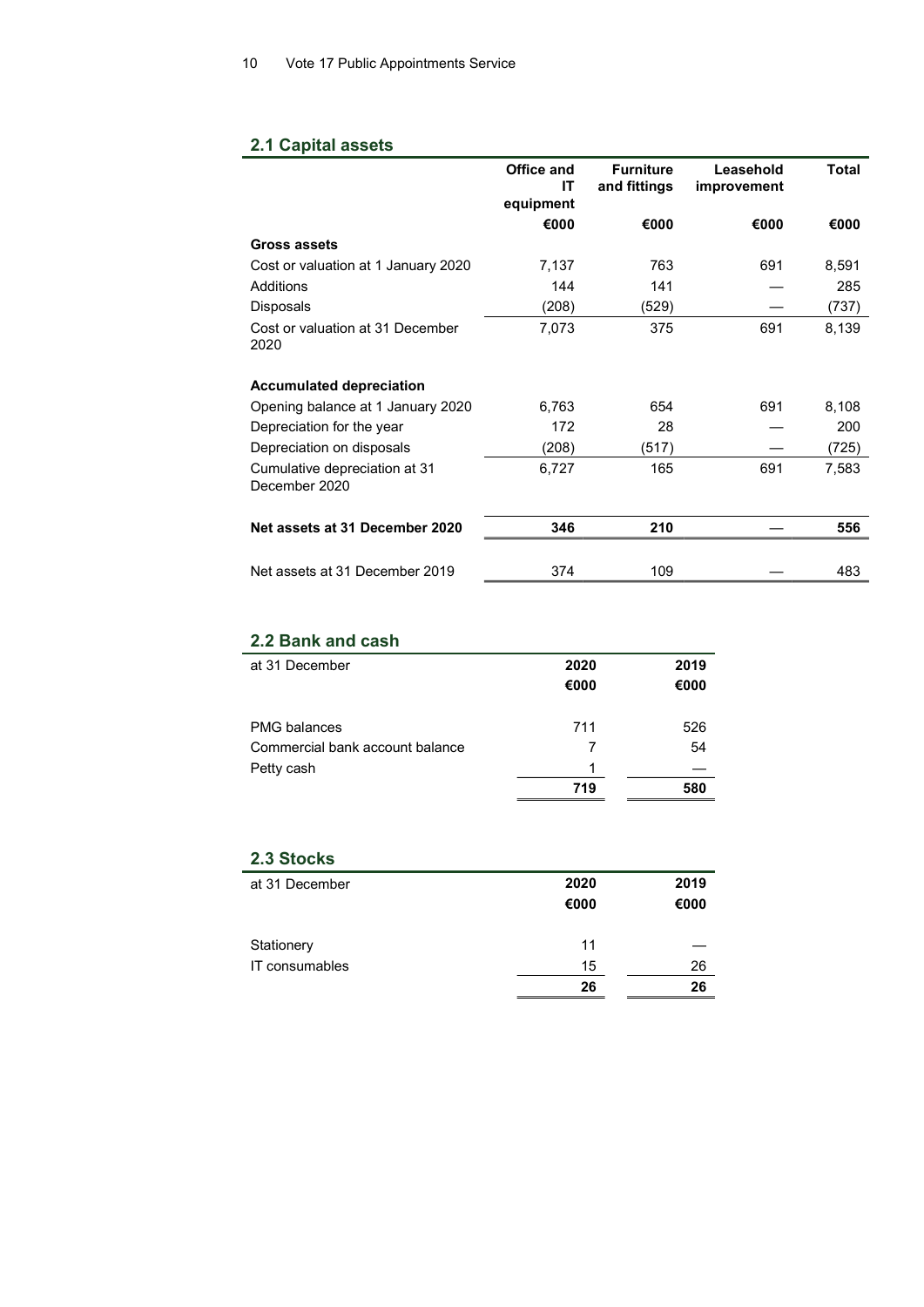# 2.4 Other debit balances

| at 31 December                | 2020<br>€000 | 2019<br>€000 |
|-------------------------------|--------------|--------------|
| Salary suspense               | 39           | 38           |
| Advances to OPW               | 1,800        |              |
| Recoupable travel pass scheme | 21           | 51           |
| Other debit suspense items    | 35           | 4            |
|                               | 1.895        | 93           |

# 2.5 Other credit balances

| at 31 December                        | 2020 | 2019 |
|---------------------------------------|------|------|
|                                       | €000 | €000 |
| <b>Amounts due to the State</b>       |      |      |
| Income tax                            | 181  | 154  |
| Pay related social insurance          | 96   | 87   |
| Professional services withholding tax | 28   | 12   |
| Value added tax                       | 15   | 16   |
| Local property tax                    |      |      |
|                                       | 321  | 270  |
| Credit balance suspense               |      |      |
|                                       | 321  | 270  |
|                                       |      |      |

| 2.6 Net Exchequer funding    |       |       |
|------------------------------|-------|-------|
| at 31 December               | 2020  | 2019  |
|                              | €000  | €000  |
| Surplus to be surrendered    | 2,613 | 621   |
| Deferred surrender           | 200   | 150   |
| Exchequer grant undrawn      | (520) | (368) |
| <b>Net Exchequer funding</b> | 2,293 | 403   |
|                              |       |       |
| <b>Represented by:</b>       |       |       |
| <b>Debtors</b>               |       |       |
| Bank and cash                | 719   | 580   |
| Debit balances: suspense     | 1,895 | 93    |
|                              | 2,614 | 673   |
| <b>Creditors</b>             |       |       |
| Due to the State             | (321) | (270) |
| Credit balances: suspense    |       |       |
|                              | (321) | (270) |
|                              | 2,293 | 403   |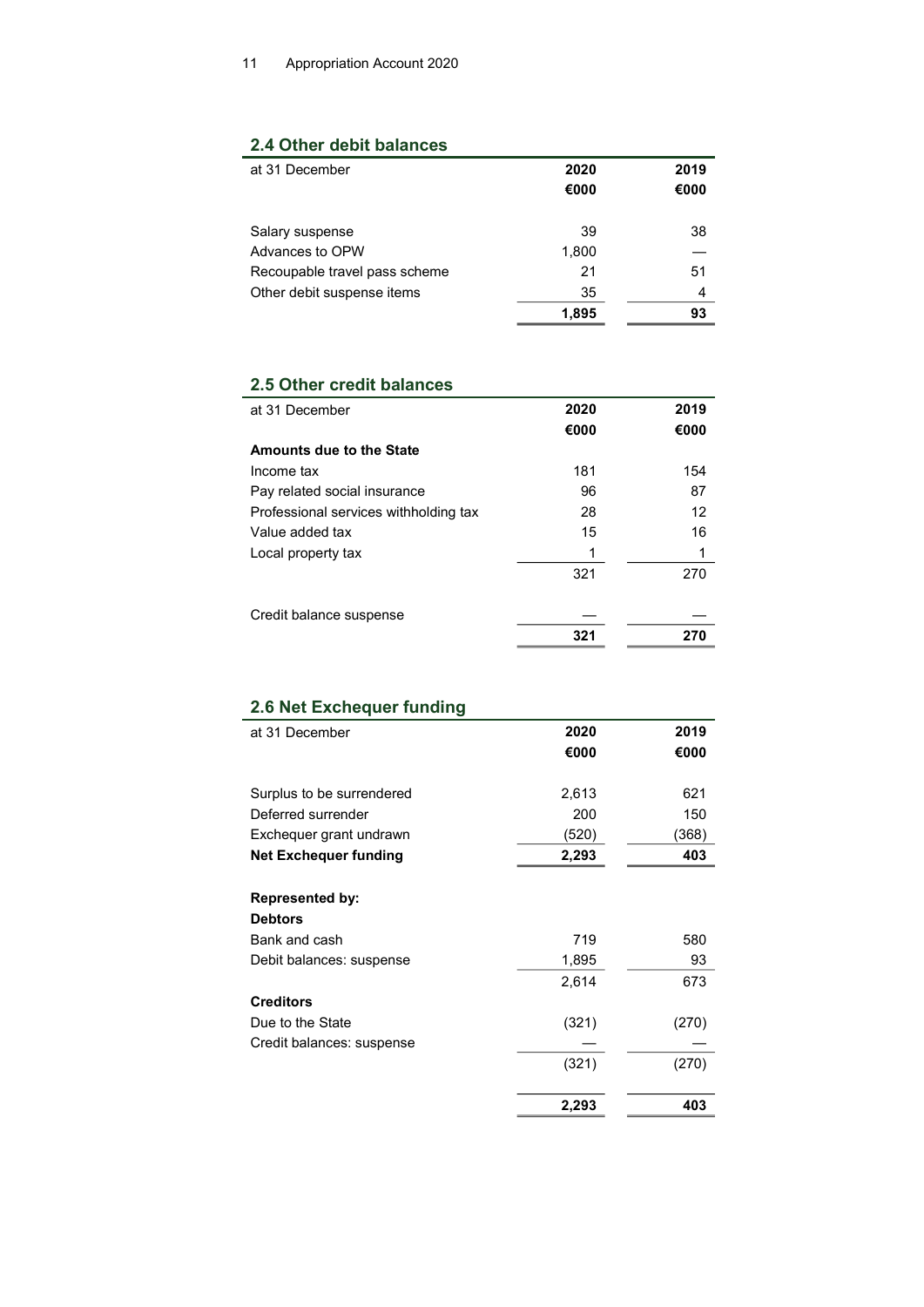## 2.7 State funding account

|                                    | <b>Note</b> |         | 2020     | 2019     |
|------------------------------------|-------------|---------|----------|----------|
|                                    |             | €000    | €000     | €000     |
|                                    |             |         |          |          |
| Balance at 1 January               |             |         | 681      | 620      |
|                                    |             |         |          |          |
| Disbursements from the Vote        |             |         |          |          |
| Estimate provision                 | Account     | 16.441  |          |          |
| Deferred surrender                 | Account     | (200)   |          |          |
| Surplus to be surrendered          | Account     | (2,613) |          |          |
| Net vote                           |             |         | 13,628   | 14,557   |
|                                    |             |         |          |          |
| Expenditure (cash) borne elsewhere | 1.1         |         | 3,849    | 3,420    |
| Net programme cost                 | 1           |         | (17,312) | (17,916) |
| <b>Balance at 31 December</b>      |             |         | 846      | 681      |

# 2.8 Commitments

| <b>Global commitments</b>                |       |      |
|------------------------------------------|-------|------|
| at 31 December                           | 2020  | 2019 |
|                                          | €000  | €000 |
|                                          |       |      |
| Procurement of goods and services        | 232   | 126  |
| Capital projects                         | 4,612 |      |
| Total of legally enforceable commitments | 4,844 | 126  |

Note The increase in commitments is due to the Chapter House upgrade project, the contract for which was signed in December 2020.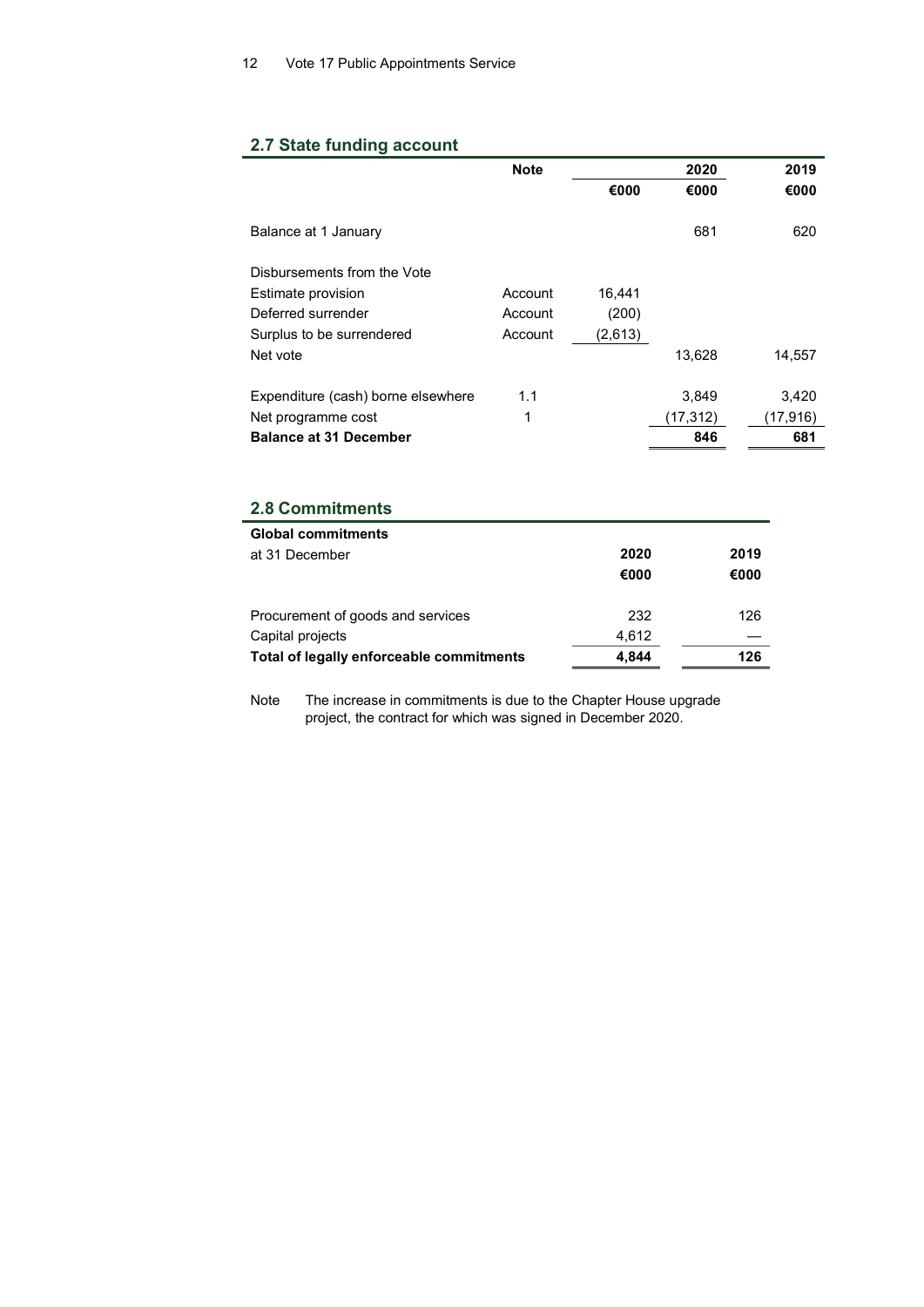# Note 3 Vote Expenditure

#### Analysis of administration expenditure

All of the allocation for Vote 17 Public Appointments Service is classified as administration expenditure applied towards a single programme: civil and public service – redeployment/ recruitment/selection.

|      |                                                          |                           |        | 2020    | 2019    |
|------|----------------------------------------------------------|---------------------------|--------|---------|---------|
|      |                                                          | <b>Estimate provision</b> |        | Outturn | Outturn |
|      |                                                          | €000                      | €000   | €000    | €000    |
|      |                                                          |                           |        |         |         |
| Ť    | Salaries, wages and allowances                           |                           | 8,823  | 8,912   | 8,171   |
| ii.  | Travel and subsistence                                   |                           | 32     | 42      | 48      |
| iii  | Training and development and<br>incidental expenses      |                           | 322    | 348     | 407     |
| iv   | Postal and telecommunications<br>services                |                           | 107    | 88      | 87      |
| v    | Office equipment and external IT<br>services             |                           |        |         |         |
|      | Estimate provision                                       | 1,350                     |        |         |         |
|      | Deferred surrender                                       | 150                       |        |         |         |
|      |                                                          |                           | 1,500  | 1,231   | 1,320   |
| vi   | Office premises expenses                                 |                           | 2,279  | 465     | 1,508   |
| vii  | Recruitment costs - research and<br>corporate governance |                           | 30     | 53      | 65      |
| viii | Recruitment costs – advertising and<br>testing           |                           | 1,247  | 1,575   | 1,204   |
| İХ.  | Recruitment costs - interview boards                     |                           | 2,255  | 1,226   | 2,000   |
|      |                                                          |                           | 16,595 | 13,940  | 14,810  |

### Significant variations

The following outlines an analysis of the administration expenditure of the Vote and outlines the reasons for significant variations (+/- 25% and €100,000).

### vi Office premises expenses

Estimate provision €2.279 million; outturn €465,000 The shortfall in expenditure of €1.814 million relative to the estimate provision was due to delays in the commencement of planned office upgrade works.

### viii Recruitment costs – advertising and testing

Estimate provision €1.247 million; outturn €1.575 million

 The excess expenditure of €328,000 is as a result of the increased use of remote testing and assessment in response to the move to remote working and to deal with the large increase in the volume of applications received.

### ix Recruitment costs – interview boards

Estimate provision €2.255 million; outturn €1.226 million

 The reduction in expenditure of €1.029 million on interview costs is due to the move to remote interviewing and associated savings in catering costs, as well as an increase in use of Public Appointments Service staff as interview board members when interviewing remotely. There has also been a reduction in the number of boards and interviews held for large volume campaigns with a switch to demand-led interviewing.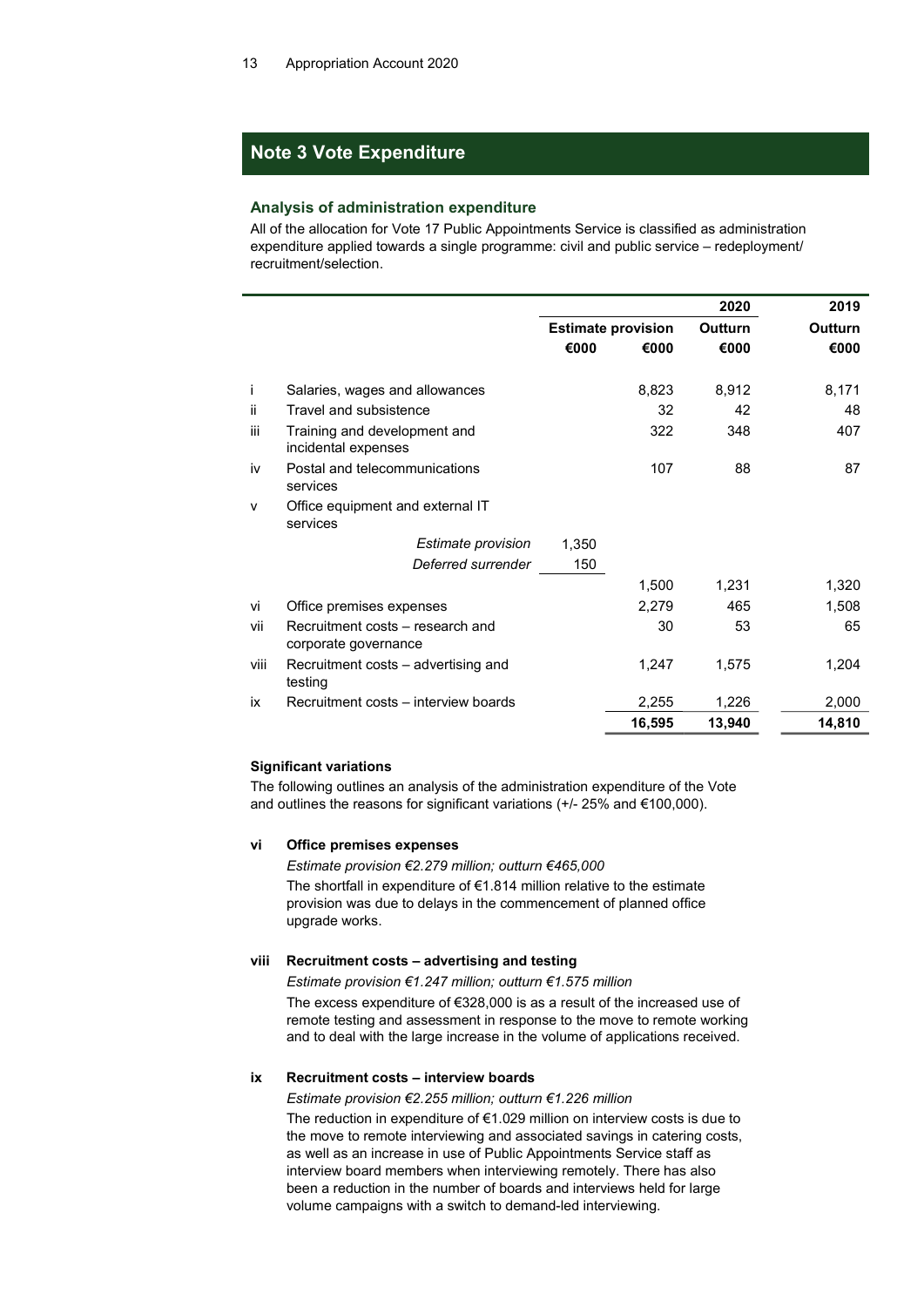## Note 4 Receipts

### 4.1 Appropriations-in-aid

|   |                                                                                            |                          | 2020                    | 2019                    |
|---|--------------------------------------------------------------------------------------------|--------------------------|-------------------------|-------------------------|
|   |                                                                                            | <b>Estimated</b><br>€000 | <b>Realised</b><br>€000 | <b>Realised</b><br>€000 |
|   | Miscellaneous                                                                              | 25                       | 153                     | 165                     |
| 2 | Receipts from additional<br>superannuation contributions on<br>public service remuneration | 129                      | 159                     | 88                      |
|   | Total                                                                                      | 154                      | 312                     | 253                     |

### Significant variations

The following outlines the reasons for significant variations in receipts (+/- 5% and €100,000). Overall, appropriations-in-aid were €158,000 more than the estimate. Explanations for significant variances are set out below.

### 1 Miscellaneous

Estimate €25,000; realised €153,000

 The increase of €128,000 was primarily due to reimbursement by clients of payments made on their behalf by the Public Appointments Service in 2019 falling into 2020. Also included in this amount is a grant of €25,000 which was received in the year but was not included in the estimate amount.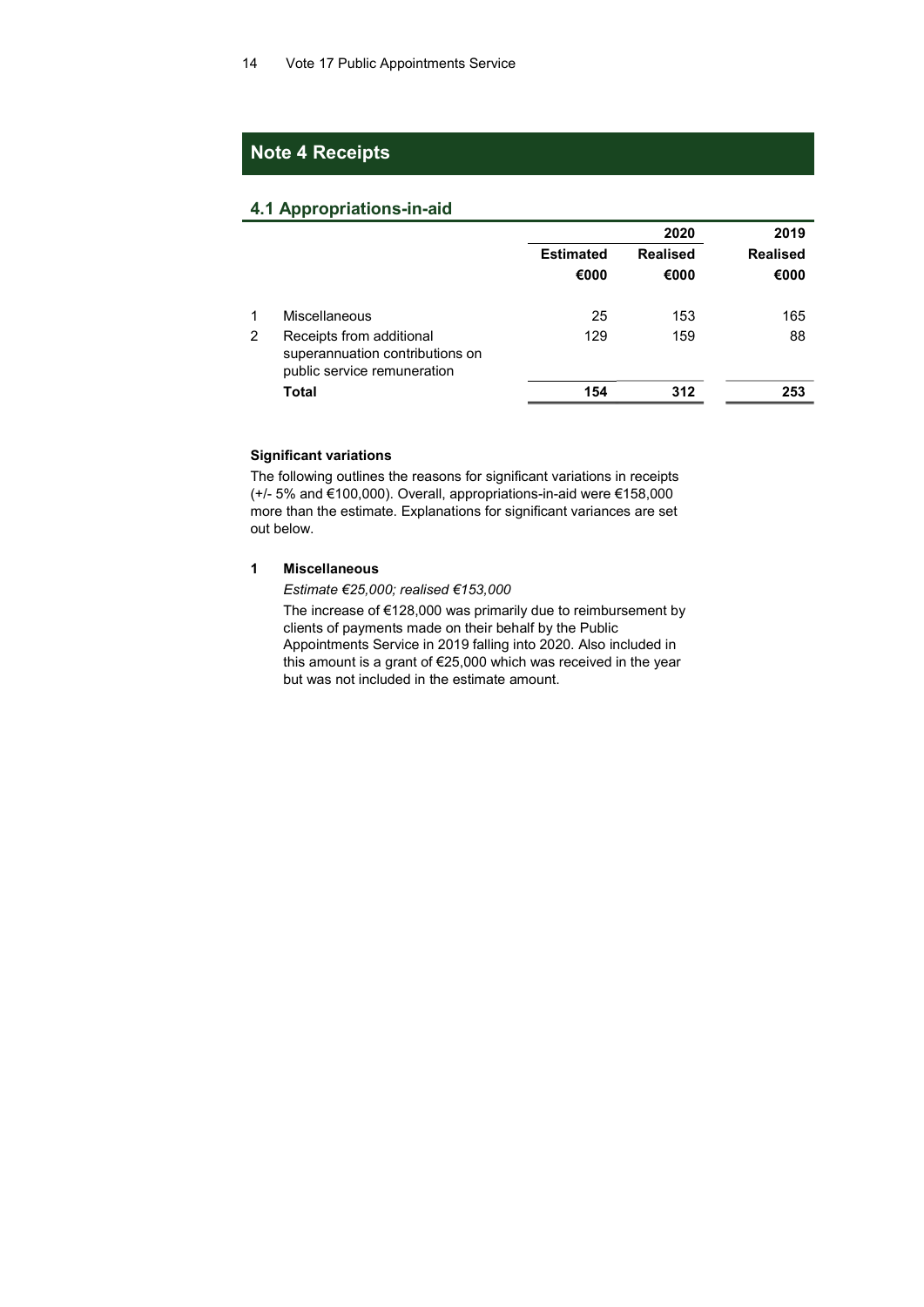# Note 5 Staffing and Remuneration

### 5.1 Employee numbers

| <b>Full time equivalents</b> | 2020 | 2019 |
|------------------------------|------|------|
| Number of staff at year end  | 207  | 190  |

### 5.2 Pay

|                                                 | 2020  | 2019  |
|-------------------------------------------------|-------|-------|
|                                                 | €000  | €000  |
|                                                 |       |       |
| Pay                                             | 8,047 | 7,251 |
| Higher, special or additional duties allowances | 107   | 123   |
| Overtime                                        | 20    | 116   |
| Employer's PRSI                                 | 738   | 681   |
| <b>Total pay</b>                                | 8,912 | 8,171 |

# 5.3 Allowances and overtime payments

|                                                    | <b>Number</b><br>оf<br>recipients | <b>Recipients</b><br>of €10,000 |        | <b>Highest individual</b><br>payment |  |
|----------------------------------------------------|-----------------------------------|---------------------------------|--------|--------------------------------------|--|
|                                                    |                                   | or more                         | 2020   | 2019                                 |  |
|                                                    |                                   |                                 | €      | €                                    |  |
| Higher, special or additional<br>duties allowances | 39                                | 1                               | 10.504 | 16,020                               |  |
| Overtime                                           | 46                                |                                 | 2,424  | 10,568                               |  |
| Extra remuneration in more than<br>one category    | 12                                | 1                               | 12,148 | 17,597                               |  |